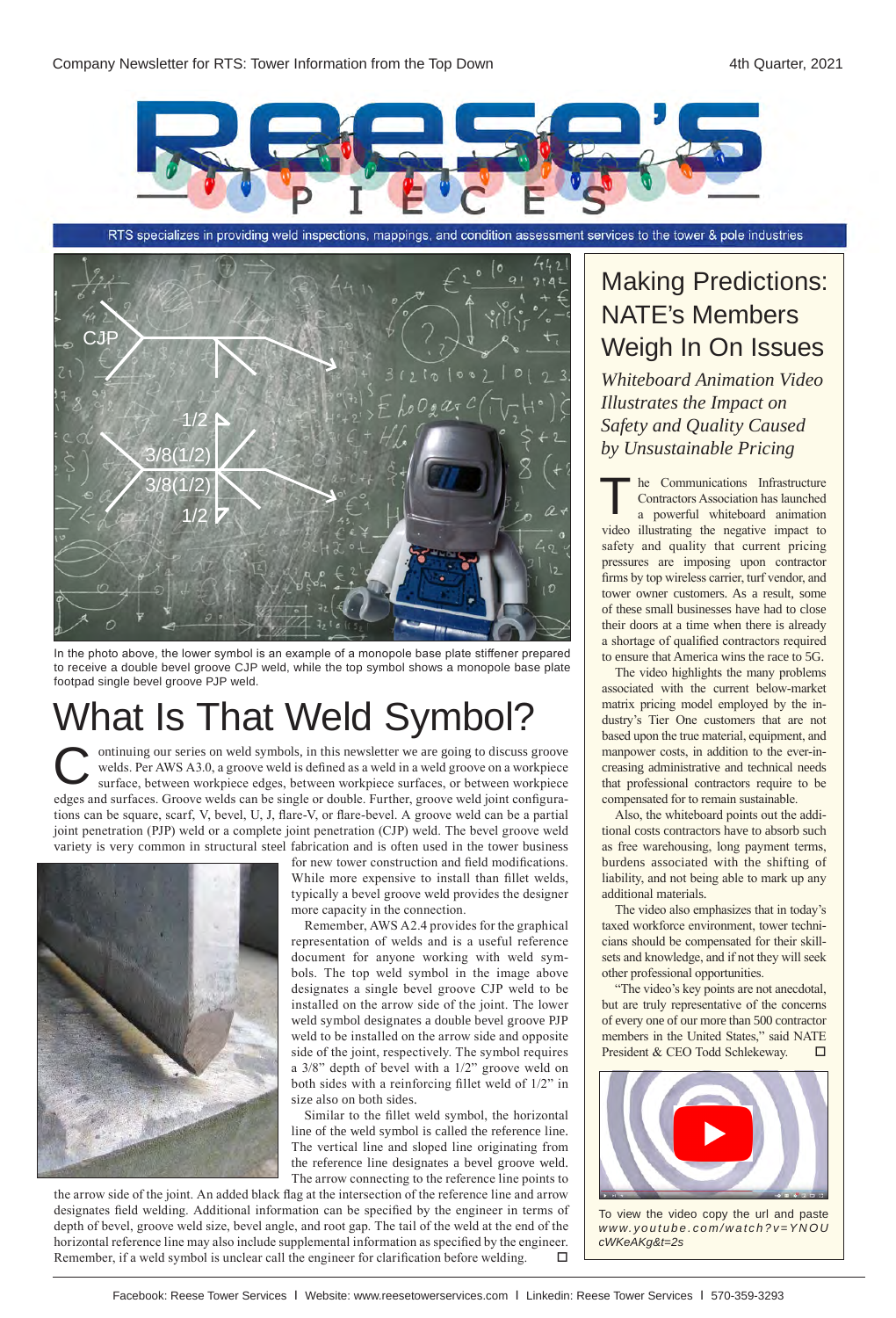

### Merry Christmas and Happy New Year!

Wishing you and your loved ones the best of peace, health, and prosperity in this Joyful Christmas Season. Enjoy this time in its fullest. Merry Christmas and Happy New Year from Brian Reese, Cody Reese, Shelby Reese, and Scott Dolash!

## Reader's **Frequently** Asked **Questions**

*Do I need to have my fields closed to perform a sports lighting inspection?*

No, your fields can stay open and normal activities can continue. RTS' inspection teams are very non-intrusive and used to working in environments where students, faculty and visitors may be present.

#### *What is a pole mapping for upgrade (PMU)?*

A PMU is a focused, snapshot in time mapping of only the areas of a pole (foundation, base plate, anchor rods, shaft) that require upgrade per the provided structural analysis (SA). Goal is to identify open areas for reinforcement and obstructions such as handhole frames, antenna mounts, and existing upgrade members.  $\Box$ 



# Las Vegas to Welcome NATE Unite 2022

NATE UNITE 2022 is widely regarded as the premier conference and trade show in the wireless and broadcast infrastructure industries focused on safety. The lineup consists of an impressive array of educational sessions, networking receptions, luncheons, optional courses, 5K Fun Run/Walk, and speakers. Additionally, the interactive and vibrant exhibit hall bustles with activity from stakeholders representing every layer of the industry.

Enjoy hands-on access to the latest products and technology being showcased by top industry manufacturers, distributors and consultants in the broadcast and telecommunications tower erection, service and maintenance industry.

n February, Las Vegas will welcome NATE UNITE 2022. The event is the place to be and the place to interact with key decision-makers in the broadcast and telecommunications tower erection, service and maintenance industry. Displays will vary from service providers to manufacturers of industry-related products.. I

Don't let your company miss this opportunity to gain exposure.

"This is the place where NATE UNITE will carry on the 27-year tradition of networking and where all aspects of the wireless ecosystem come together to continue to improve methods, standards, and training with an emphasis on safety.

Rebranded in 2020 as "The Communications Infrastructure Contractors Association" we are growing and moving with new technological advances at the speed of wireless, while recognizing the foundation of our industry, the wireless communications tower.

NATE UNITE 2022 will host professionals that design, build, maintain, and deploy wireless infrastruc-



ture technologies for our Nation. At NATE UNITE 2022 we will have speakers and educational sessions representing technology, partners in regulation, carriers, vertical owners, rural broadband and most importantly the safety of the workers involved.

NATE members volunteer thousands of hours each year to NATE's mission of safety and education. The NATE UNITE 2022 trade show floor will offer many opportunities to promote the safety of our most cherished asset, our workforce! I encourage everyone to add a twist of safety to whatever conversation in which you happen to be engaged. Also, if you are not a member of NATE, please feel free to talk to any current member and we will be glad to visit with you on the benefits associated with being part of the communications infrastructure of this nation! From direct current to light, it is all about energy through the air, wire, or glass! *~ Jimmy Miller, NATE Chairman*

RTS' Brian Reese will be speaking alongside other industry experts at Educational Session Five on topics related to the TIA 222, TIA-322, and A10.48 Standards.